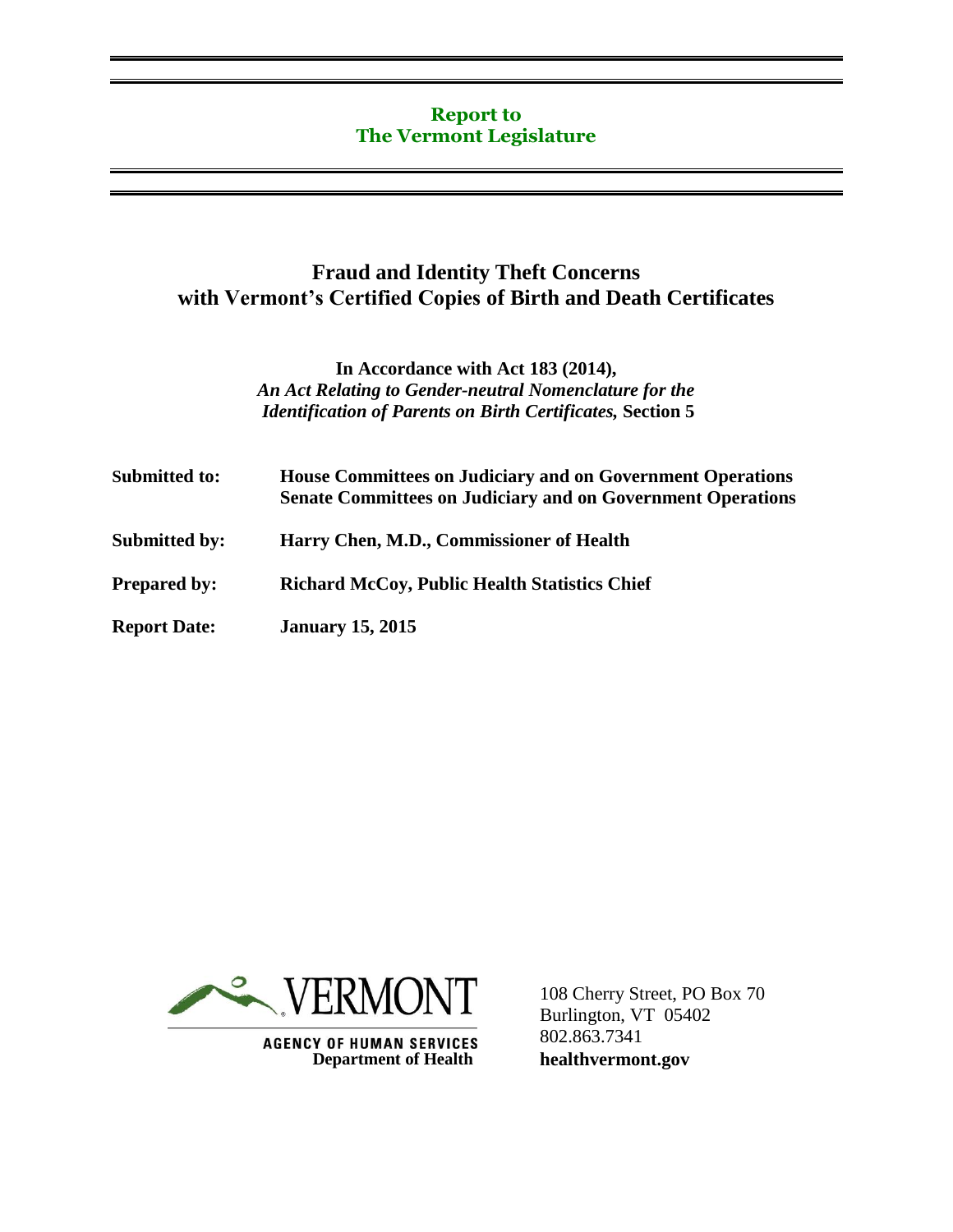# **Table of Contents**

|  | Section Three: Identity Theft Examples with Birth / Death Certificates  12 |  |  |  |
|--|----------------------------------------------------------------------------|--|--|--|
|  |                                                                            |  |  |  |
|  |                                                                            |  |  |  |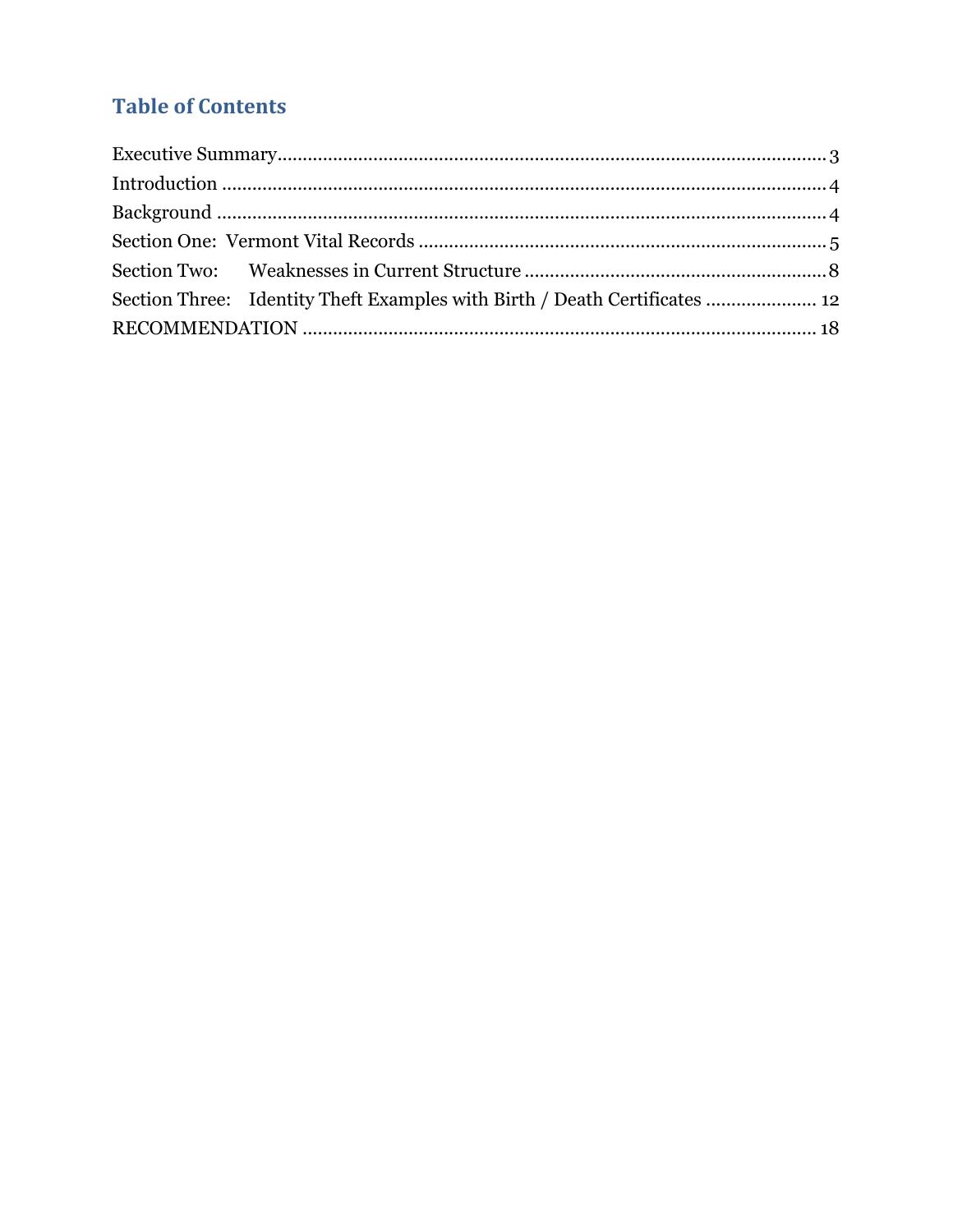

**AGENCY OF HUMAN SERVICES** Department of Health

## **Fraud and Identity Theft Concerns with Vermont's Certified Copies of Birth and Death Certificates Act 183 (2014), Section 5 January 15, 2015**

## <span id="page-2-0"></span>**Executive Summary**

The Vermont statutes for vital records contain significant loopholes that create opportunities for identity theft and fraud using Vermont birth and death certificates. Vermont is one of the last states that allows any person (anywhere in the world) to request and receive a certified copy of a birth or death certificate with no questions asked and no tracking. Such a copy is can be used to obtain a Passport, driver's license, and access to other identification documents. As one of the last states with such unrestricted access to these legal documents, Vermont vital records are increasingly vulnerable to fraud and identity theft activities.

The solution adopted by the vast majority of states has been to close access to the birth and/or death certificates and limit the availability of certified copies to only the individual or immediate family member, and require personal identification from each requestor. Although this approach has worked well for other states and prevented numerous identity theft crimes, there are other options. This report contains a recommendation to limit who may obtain a certified copy, but still allow the public to access the original (historical) record and obtain an informational copy. This approach will not fully secure Vermont's vital records from fraud and theft, but it would create a stronger deterrent than what currently exists.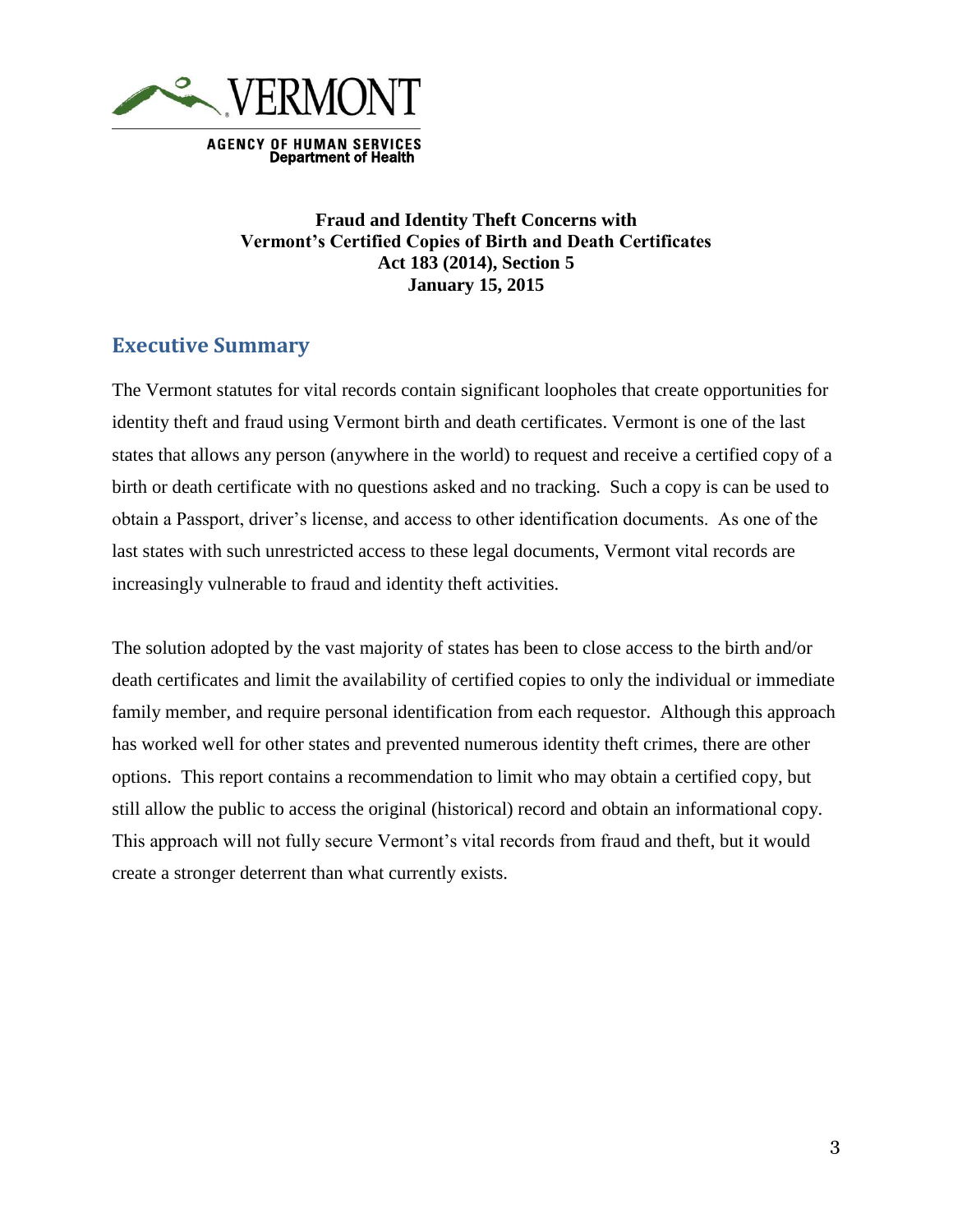# **Fraud and Identity Theft Concerns with Vermont's Certified Copies of Birth and Death Certificates January 15, 2015**

# <span id="page-3-0"></span>**Introduction**

The purpose of this report is to respond to the requirement of Act 183 (2014 Session), which requires the Department of Health to submit recommendations that shall include:

- (1) persons to whom a certified birth or death certificate may be issued;
- (2) application requirements for a birth or death certificate;
- (3) requirements for the custodians of certified birth or death certificates;
- (4) proposed legislative changes necessary to implement any recommendation; and
- (5) any other information that the Commissioner determines is relevant.

# <span id="page-3-1"></span>**Background**

Technological innovation, court rulings, government procedures and regulations, and public expectations have significantly changed the world of "vital records." Over the past decade, the use (and misuse) of birth and death certificates has expanded significantly. The wide range of purposes for these legal documents has grown quickly, making it more challenging for vital records' offices to adequately protect citizens' personal information. Additionally, the national and global response to terrorism has created a need to strengthen and modernize the systems and business processes that involve access to birth and death certificates.

This report contains three sections:

**Section One** describes the current processes that exist based on the outdated Vermont statutes, many of which are over fifty years old.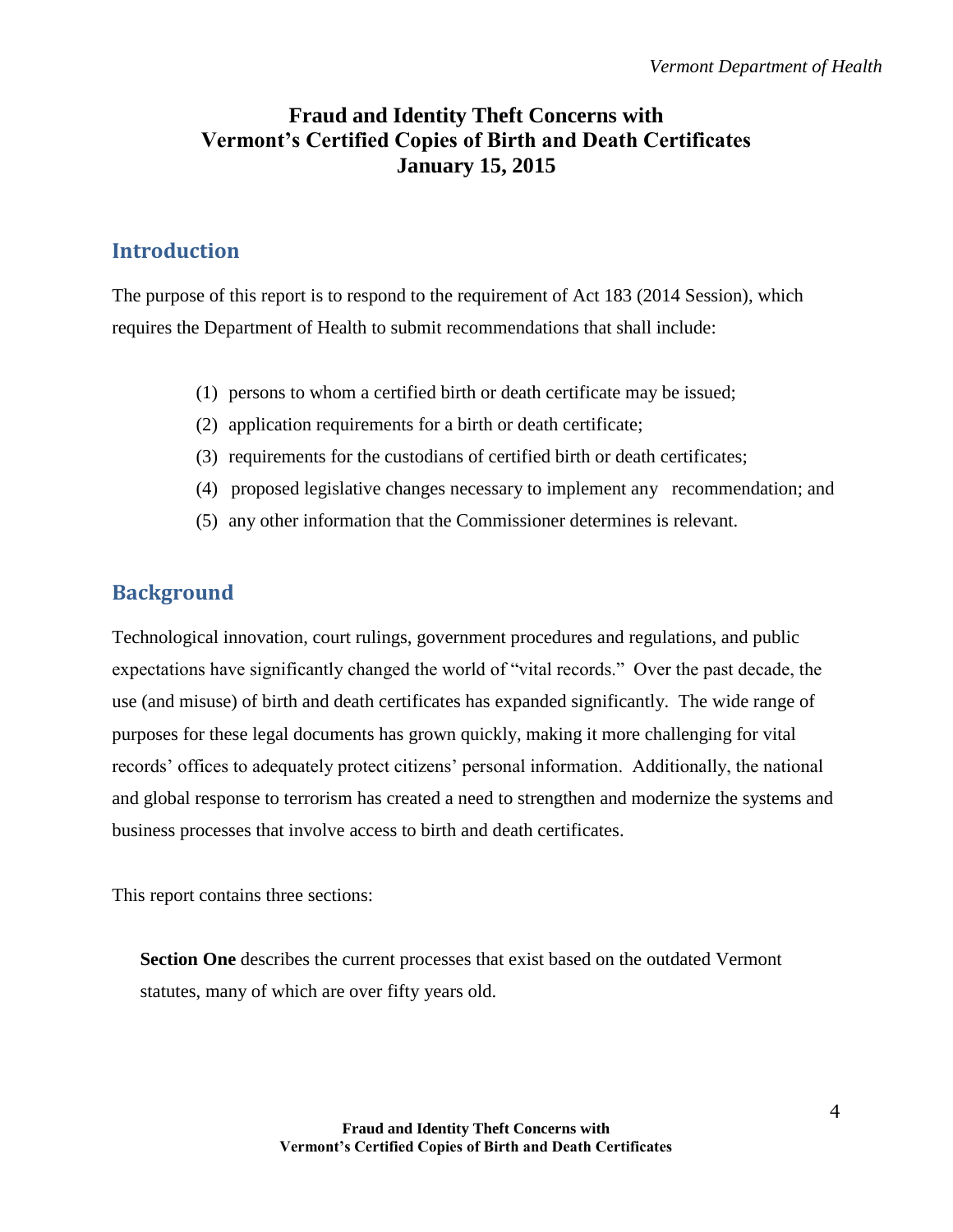*Vermont Department of Health* **Section Two** describes the current weaknesses and limitations of our vital records' structure, and the business processes in regard to protections for personal identity and privacy.

**Section Three** provides examples of local, state and national fraud and identity theft events that utilized birth and death certificates.

The report closes with a recommendation that, if implemented, would significantly improve the protections for Vermonters and their families.

## <span id="page-4-0"></span>**Section One: Vermont Vital Records**

Vital Records Operations

Across the country, birth and death certificates are issued by more than 6,400 state and local vital records' offices, and are subject to varying processes and business controls, as determined by each jurisdiction's laws and State Registrar. In Vermont, the Office of Vital Records (Office) is located at 108 Cherry Street in Burlington, VT, within the Department of Health. The Vermont Office serves as one piece of a nationwide system of vital events' reporting to the Centers for Disease Control and Prevention (CDC). In 1979, the Office was reorganized to sit within the Health Department's "Center for Health Statistics" under Executive Order #35. This established the office as a recipient of federal funds, which today supports approximately 35% of the vital records' office operational budget. The remaining 65% is supported by state general funds.

The Office coordinates with the Vermont State Archives and Records Administration (VSARA) to ensure storage and access of all vital events' documents. Additionally, the Office works in conjunction with numerous reporting sources and partners. On a daily basis, the Office works directly with more than 900 statewide partners:

- 14 Hospitals
- 136 Funeral Directors
- 500 Physicians, midwives and other healthcare practitioners
- 246 City / Town Clerks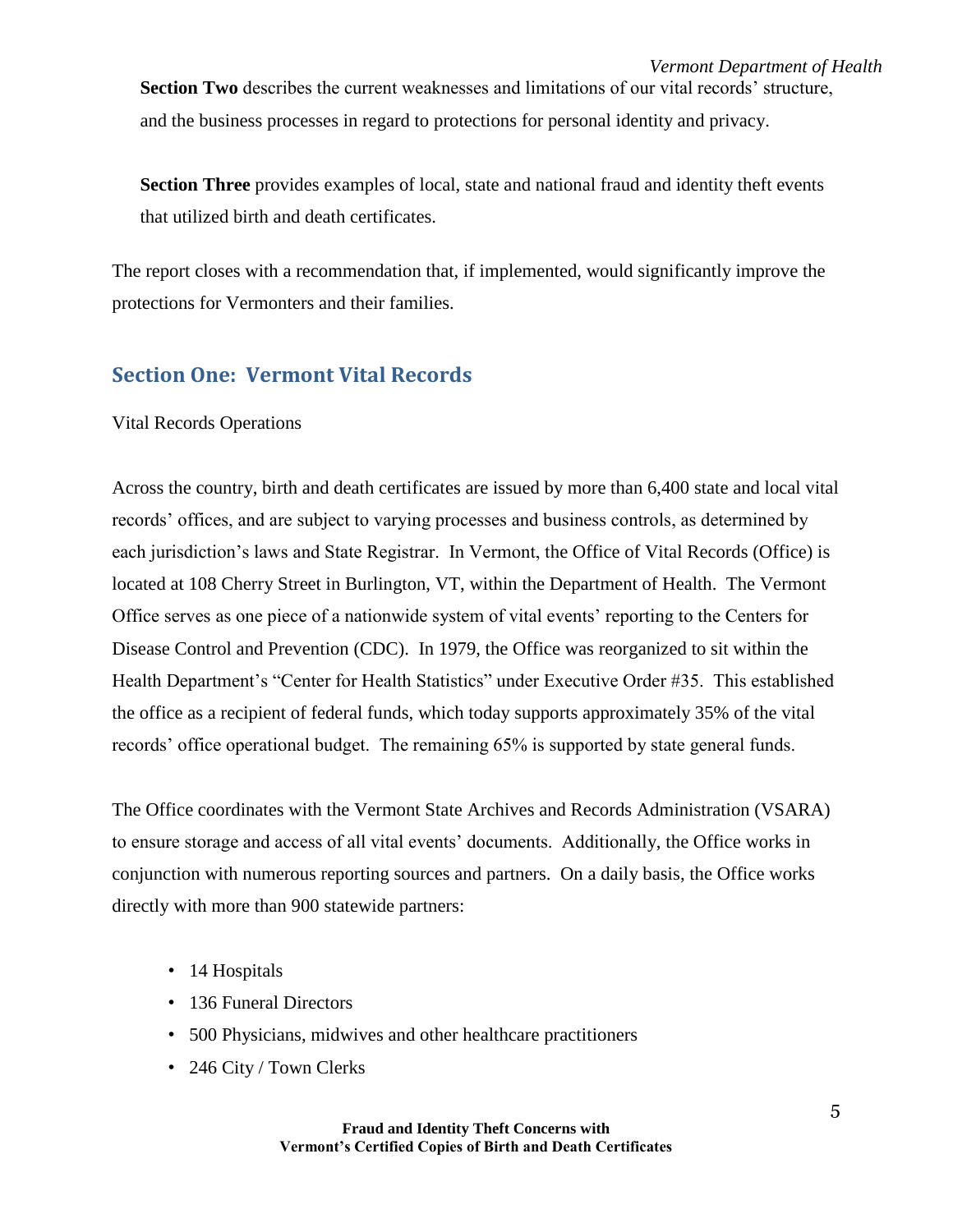- 32 Courts (18 probate and 14 Family)
- Multiple Federal Agencies: Centers for Disease Control (CDC); Social Security Administration; Department of State; Veterans' Administration; Consumer Product Safety Board; etc.
- Multiple State Agencies: Department of Children and Families; Secretary of State's Office; Department of Public Safety; Department of Vermont Health Access; etc.

In addition to the statewide partners and organizations, the Office is contacted on a regular basis by researchers and interested members of the public that seek access to the birth and death certificates. Examples include: genealogists; academics; reporters/media; government officials; law enforcement investigators; community leaders; non-profit staff and activists.

The Office currently employs one supervisor and four (4) full-time support staff, for a total of five (5) state employees to handle approximately 22,000 vital record events per year. This is a rate of 4,400 events / documents per 1 FTE. We believe this is one of the highest ratios for events processed compared to number of staff in the country. Meaning, Vermont's Office processes more events and requests, with fewer staff and less technology, than most other states. For more detail about the organization and business processes of the state's vital records system, please refer to the *Vital Records Report 2010: Access to Birth and Death Certificates,* which is available on the Health Department's web site.

#### **Birth and Death Certificates**

A core function of Vermont's Office is the oversight for the issuance of certified copies of birth and death certificates. The majority of certified copies of these certificates are created and issued by the city/town clerk. In a typical year, the cities and towns issue nearly 100,000 copies. VSARA issues approximately 6,500 copies from their facility in Middlesex, VT. The vital records' office issues approximately 2,000 copies. The Office provides the security paper to the towns and VSARA, and instructions for appropriate storage and usage of the materials.

The birth and death certificates are legal documents and utilized for several key purposes, mostly related to verifying citizenship, identity and eligibility for benefits. Therefore, everyone needs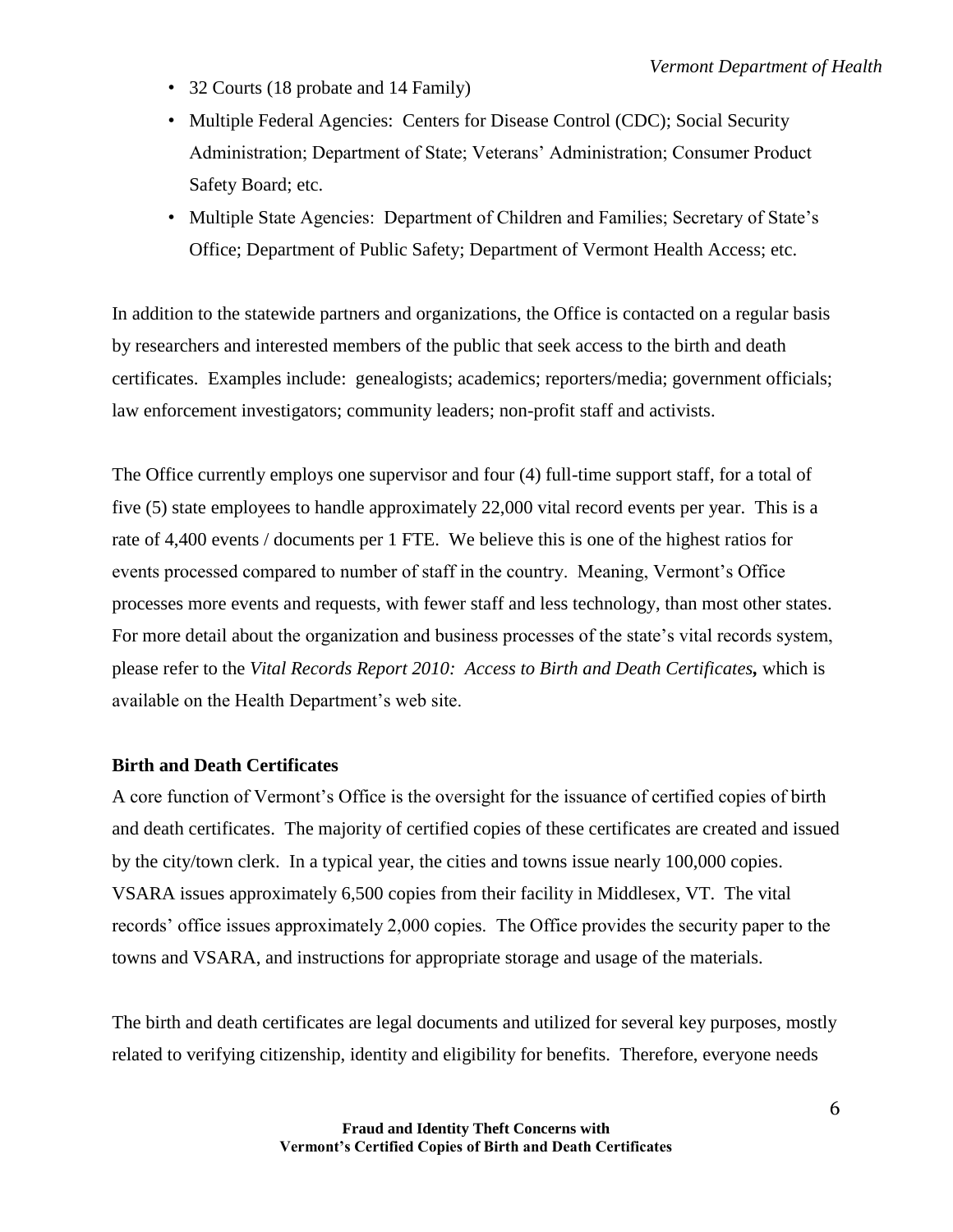access to their (or a family member's) certificate at some point in their life. The person requests the "certified" copy by mail, email, fax, etc. and charged a fee of \$10.00 (per statute).

The copies are created on special "security paper" and contain a seal and signature of the issuing office. The content is either photocopied from the original or printed from a database. In the case of older certificates, some items may be redacted, such as the word "illegitimate." Therefore, a certified copy is not always an exact copy – rather, an attestation that the facts of the certified copy accurately represent the content of the original certificate.

It should be noted that a certified copy is different from an "informational copy." Informational copies cannot be used to fulfill legal requirements or meet federal regulations. These copies are usually requested by genealogists, reporters or community members. Informational copies are made on standard copier paper, clearly marked as informational, and do not contain a seal. Under current Vermont law, informational copies contain the same information that is provided on a certified copy. However, other states reduce the information to just a "fact" of birth or death.

Birth and death certificates are considered as "**breeder**" documents for the following reasons:

## **The birth certificate**

The birth certificate is the base document that establishes identity for the purpose of obtaining other identification documents or gaining access to benefits. Certified copies of birth certificates, alone or in combination with additional information, enable citizens to:

- Obtain a Social Security card
- Obtain a U.S. Passport
- Obtain a driver's license
- Obtain government services / benefits
- Enroll in school and some sports teams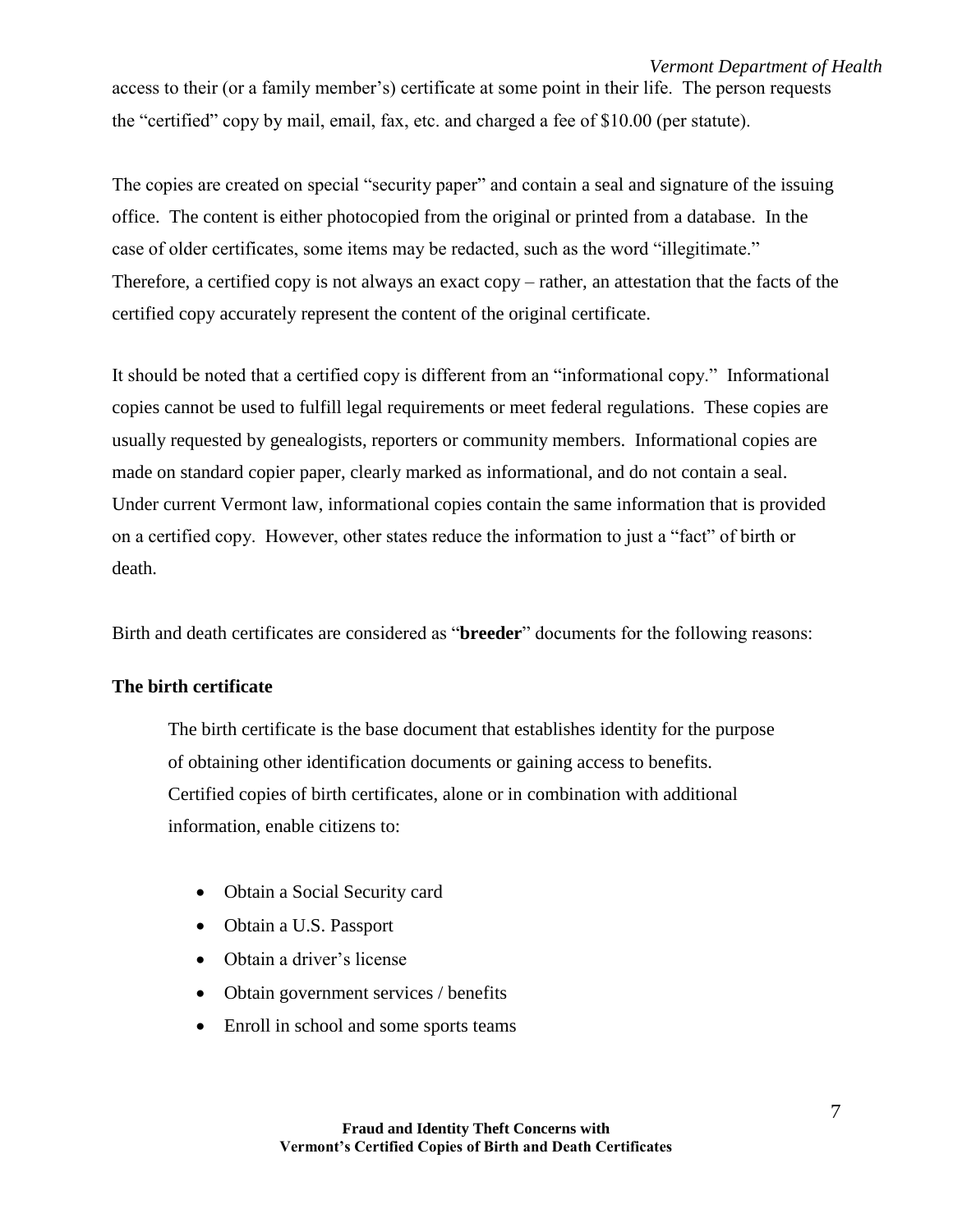## **The death certificate**

The death certificate can be a "breeder" document, as well as evidentiary document for insurance, tax and other beneficiary purposes. The death certificate is often used by a spouse, close family member, legal guardian, and/or attorney to prove the event and circumstances of a death. Certified copies of death certificates are commonly used to:

- Obtain survivor payments from SSA, military and other government entities
- Obtain life insurance payments
- Remove a financial debt, lien or a judicial requirement
- Change or remove ownership on a property
- Inform the Internal Revenue Service for tax purposes

The primary concern for government and the public is that birth and death certificates have become widely used and distributed, thereby increasing the opportunity for theft and fraud. Birth certificates are typically the most commonly sought-after document. However, death certificates contain a vast amount of information listed on the document – much more than what is contained on a birth certificate. It can serve as one-stop-shopping for identity thieves; especially if it is obtained very soon after the death has occurred. The next section will discuss the security and privacy weaknesses within Vermont's current system for access to birth and death records and the issuance of certified copies.

## <span id="page-7-0"></span>**Section Two: Weaknesses in Current Structure**

There is significant concern about the opportunity for identity theft and fraud utilizing certified copies of birth and death certificates, **particularly from "open record" states**.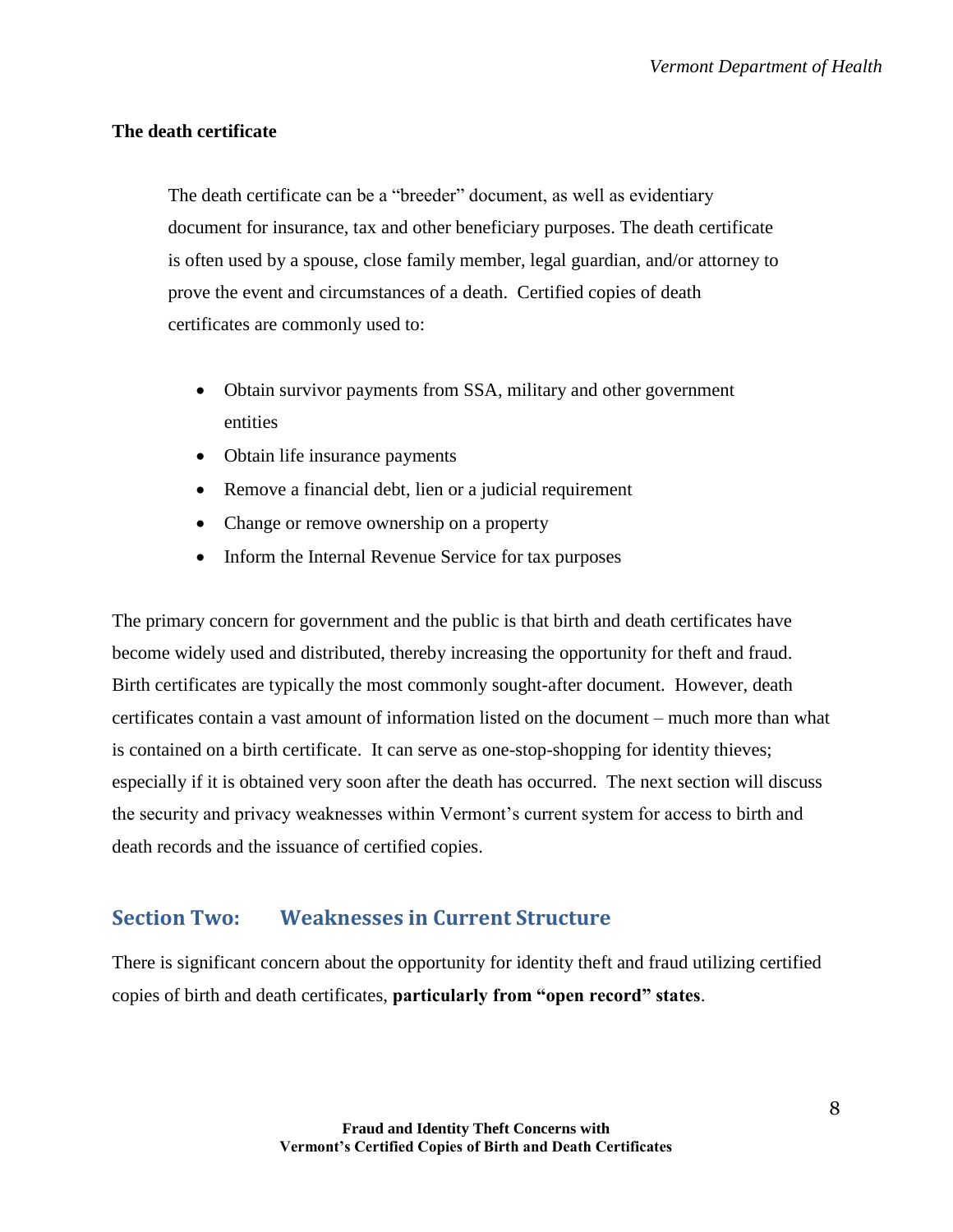Vermont is one of the last remaining states that allows the certificates (both the originals and the certified copies) to be available without any safeguards. The majority of states have adopted the national "Model Law" to safeguard these legal documents and protect citizens' identities.

In 1907, the first National Model State Vital Statistics Act was created. A revised Model Law has been prepared approximately every ten years. The 2002 Model Law strongly urged states to digitize their vital records and limit access to persons, family members, and others with a legal need. Since that version, over 45 states and territories adopted provisions from the Model Law. Vermont did not adopt any provisions from the 2002 Model Law.

The 2012 Model Law revision reaffirms the need for states to enact statutory protections that will limit access to these legal documents and reduce the potential for fraudulent activity. VT has not yet considered any of the 2012 revisions. The vast majority of the 57 states, territories and U.S. jurisdictions have established significant restrictions on who may obtain a copy of a birth or death certificate, and the evidence required to prove need for this legal document. Most of these jurisdictions consider the certificates to be "closed" records – meaning, only accessible by the individual, immediate family member, legal guardian, or other entity with a proven material need (e.g. family attorney). Even with the most restrictive access and best protections, identity theft and fraud can still occur with the certificates. However, those safeguards allow for more instances to be identified and prosecuted, while closing the loopholes in the law. Vermont lacks even the most fundamental limits and protections, such as the ability to require name and purpose from the requesting party.

As a result, a growing number of state and federal agencies are rejecting Vermont certified copies of birth and deaths certificates due to concerns about our state's open record status and weak business controls. This can, and does, result in significant inconvenience and difficulty for Vermont citizens, especially when they have moved to another state and apply for a driver's license.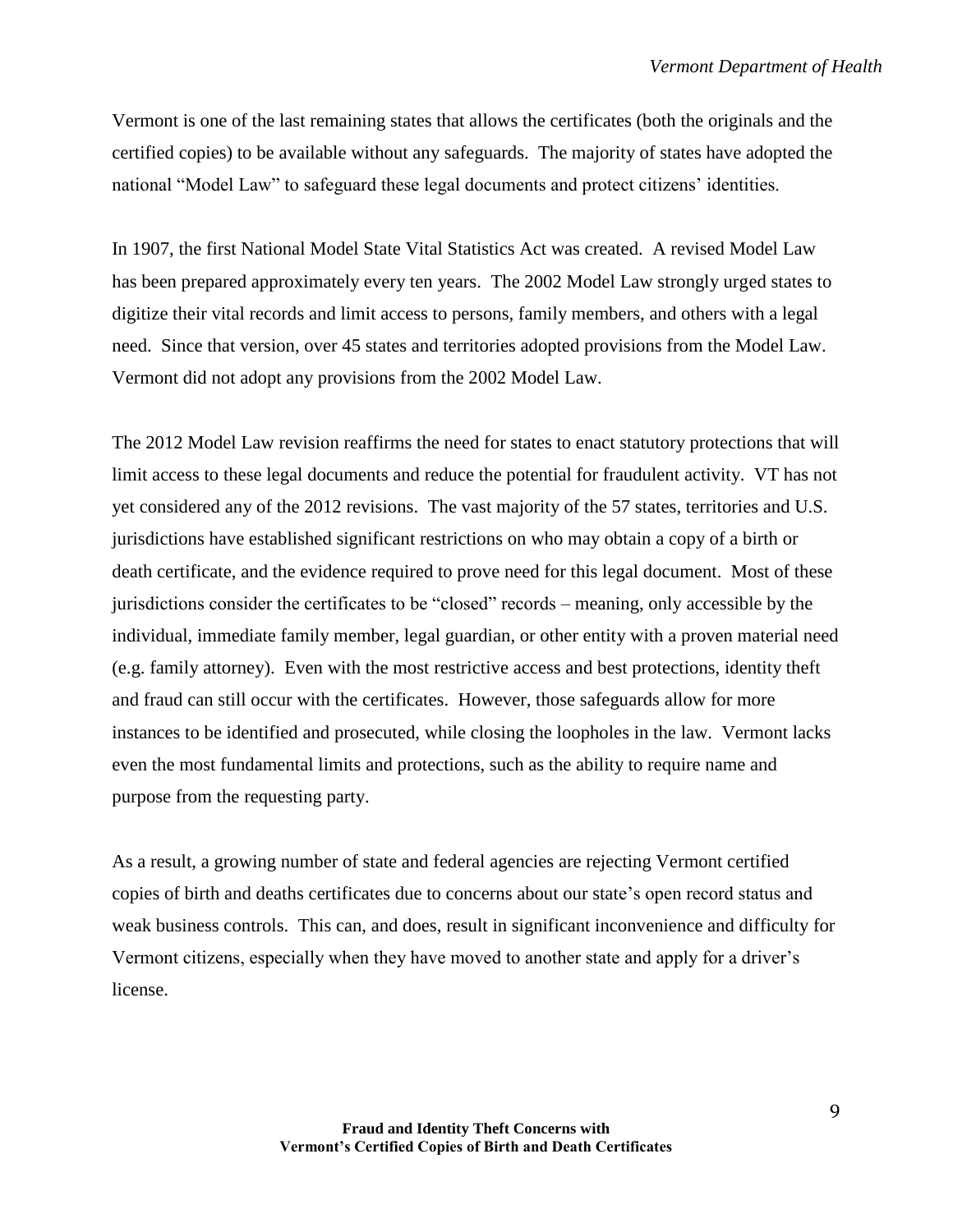In order for Vermont's birth and death certificates, and their certified copies, to be considered secure, accurate and consistent, there are two key areas of weakness that need to be addressed.

# **A) Certified copies of existing Vermont birth and death certificates can be requested and obtained by anyone without providing a reason or any tracking information (e.g., name).**

Under current Vermont statutes, the vital records' Office lacks the authority to deny any request for a copy of a birth or death certificate or request proof of their need for the certificate. The reason is that the certificates are considered public records and to require the requesting party to provide their name, reason for the copy or to show identification would be considered an impediment to obtaining a public record. The overwhelming majority of states require the requestor to provide photo identification. This step by itself catches and prevents a significant amount of fraud. (If a requestor lacks a photo ID, there are acceptable alternatives.) This is considered the most significant weakness with Vermont's system by law enforcement agencies, such as the U.S. Passport's Fraud Office. The weakness here is threefold:

First, the certified copy can be modified slightly to create a new identity using cheap, easily available technology. Alternatively, someone could use the birth certificate without making any changes at all and simply adopt that individual's identity. (This can also be done with the death certificate.) With the certified copy, the person can then obtain a driver's license, Passport, or other identity documents under that assumed (stolen) or newly created identity.

Second, there is no system in place to track and identify unusual patterns of requests. The statutes do not allow for requestor information to be required and maintained, so there are no tools for determining whether someone is "shopping" around for particular certificates or whether unusually high volume is occurring for a particular person's certificate. There is no limit as to how many copies a person may obtain of a Vermont birth or death certificate.

Third, the requesting party does not need to provide a reason. There is no tracking system to consult for those with convictions for identity theft / fraud and no warnings if the person requests a copy of a birth certificate of a missing or kidnapped child.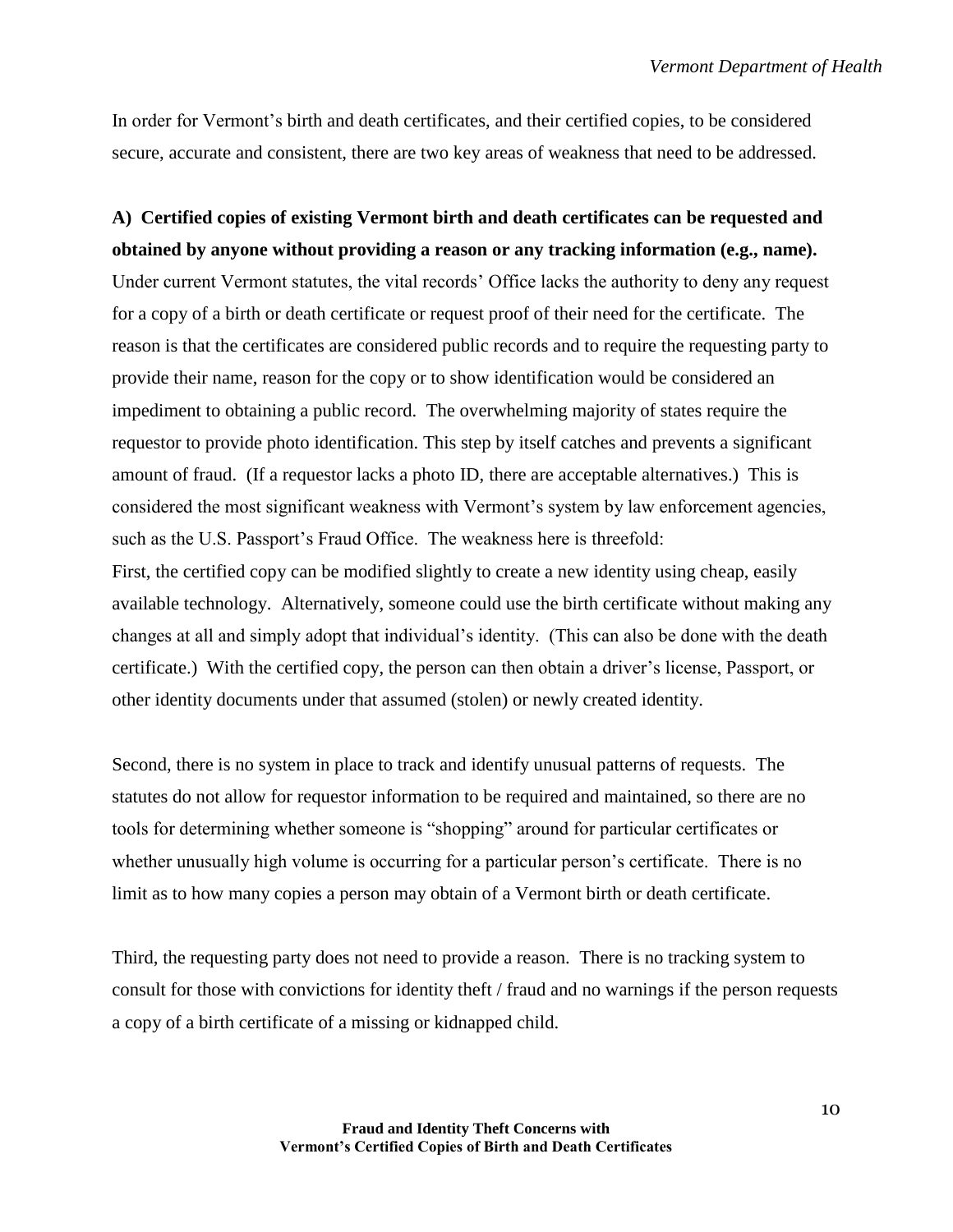**B) The Vermont statutes do not provide adequate and clear authority for the Office of Vital Records to implement tools and processes that will protect against fraudulent activity.** It is very difficult to implement changes to business processes for vital records in Vermont due to the antiquated nature of the statutes, which require us to follow steps that are no longer necessary or can be performed more efficiently with new technology.

For example, the statutes require us to send a variety of documents to towns by mail when a court order is received. However, these documents can become lost in the mail. We have databases that are already setup and contain all of the information – mailing these documents is unnecessary and redundant, as well as a security threat. Vermont cannot stop the process without a change to the statutes granting authority for the Office to determine and implement the best method for conducting corrections and amendments to birth and death certificates.

In addition to limiting the ability of the Office to implement business processes that are safer and more secure, the current statutes also make it very difficult for Vermont to conduct audits essential to protecting personal information and restricting identity theft. There is no specific language that gives the Office a clear mandate to ensure that all birth and death certificates are accurate, complete and authentic. For example:

- A member of a hospital's staff could create a birth certificate and submit to the Office when a birth did not actually occur. He/she could then use or sell that identity.
- A medical professional who delivers babies in homes could submit a report of a home birth directing the Office to create a birth certificate when a birth did not actually occur. That "birth" could then be used or sold.
- A staff member at a funeral home could use the Social Security Number of a deceased person before SSA notates it as inactive. Additionally, it can require months for the credit agencies to become aware that a person is deceased and not issue further credit cards, thereby allowing ample time to use the decedent's credit.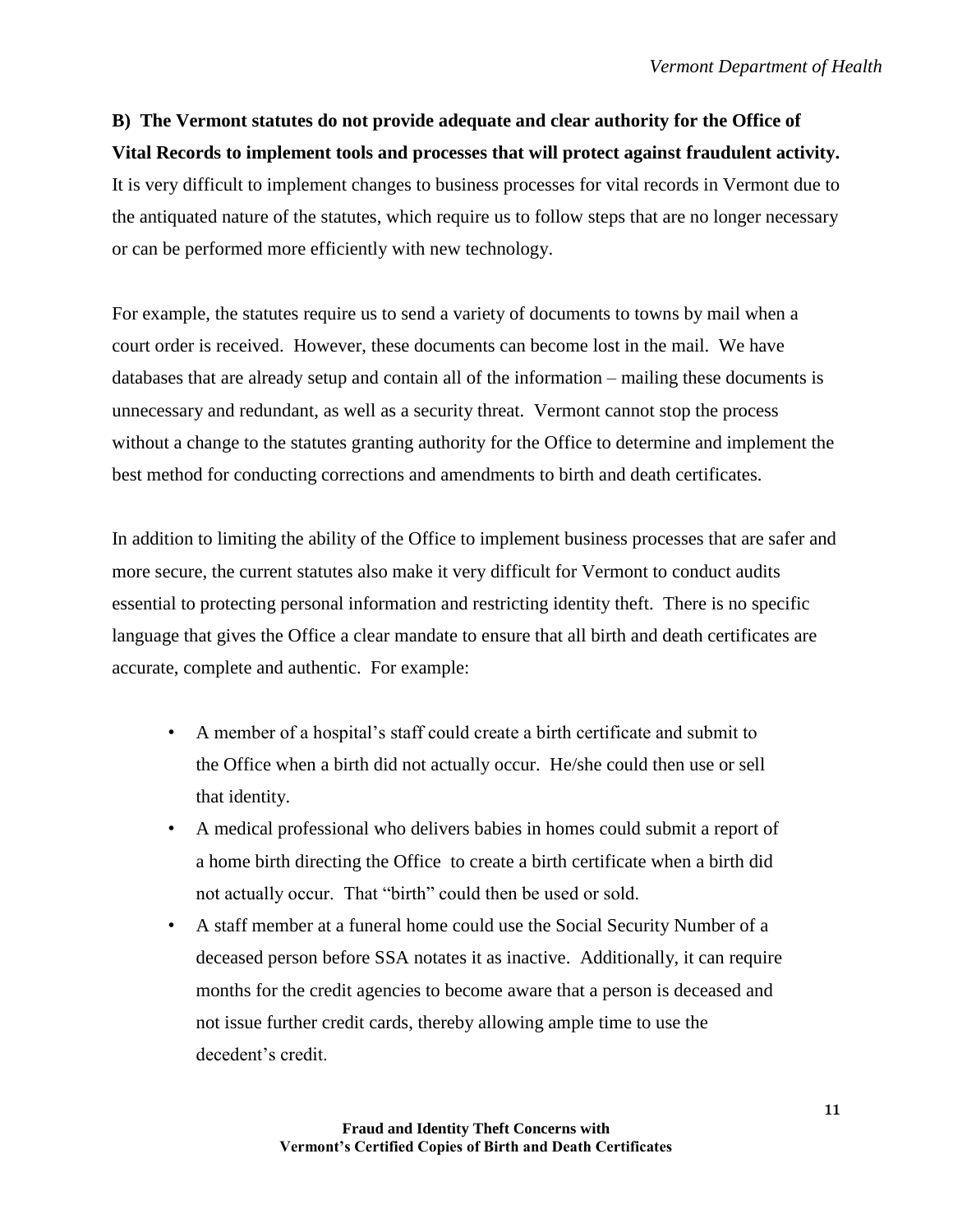• There are no background checks conducted on any of the individuals who are working with these legal documents and accessing the personal information. This creates a significant potential for those with criminal records to obtain and sell the personal information (e.g., Social Security Numbers). Nationally, we have seen a significant amount of fraud and identity theft occur from within by "trusted" staff. Vermont is not immune, as observed by the number of embezzlement cases in recent years.

By addressing these two areas of weakness –by imposing limitations on access to birth and death certificates and granting clearer responsibility and authority for the Office of Vital Records – Vermont would significantly reduce the potential for identity theft and fraud resulting from these documents. It has become increasingly important that Vermont consider taking steps to address these concerns as the black market value of legitimate certificates and their certified copies has continued to rise. In 2003/2004, the reported average value of a modified or an unused birth certificate was approximately \$2,000. By 2010, that had risen to \$10,000. Today, the average is now \$15,000 - \$20,000 depending on the characteristics of the person on the certificate (age, name) and whether it is a new identity (never used) or one that is already in use. At these values, Vermont becomes an increasingly attractive target.

## <span id="page-11-0"></span>**Section Three: Identity Theft Examples with Birth / Death Certificates**

A birth certificate that contains name, date of birth, parents' names (including mother's maiden name), residence, and other information related to the birth can enable an individual to establish a false identity. A death certificate that contains name, Social Security Number, dates of birth and death, parents' names, residence, and cause of death can accomplish the same, as well as redirect benefits and/or control over property. Persons and organizations that routinely utilize birth and death certificates of other people include identity theft criminals, drug and human traffickers, fugitives and child support evaders.

From the perspective of federal and other law enforcement agencies, there is no debate whether valid certified copies of birth and death certificates are stolen, counterfeited and/or sold, thereby allowing someone to adopt another person's identity.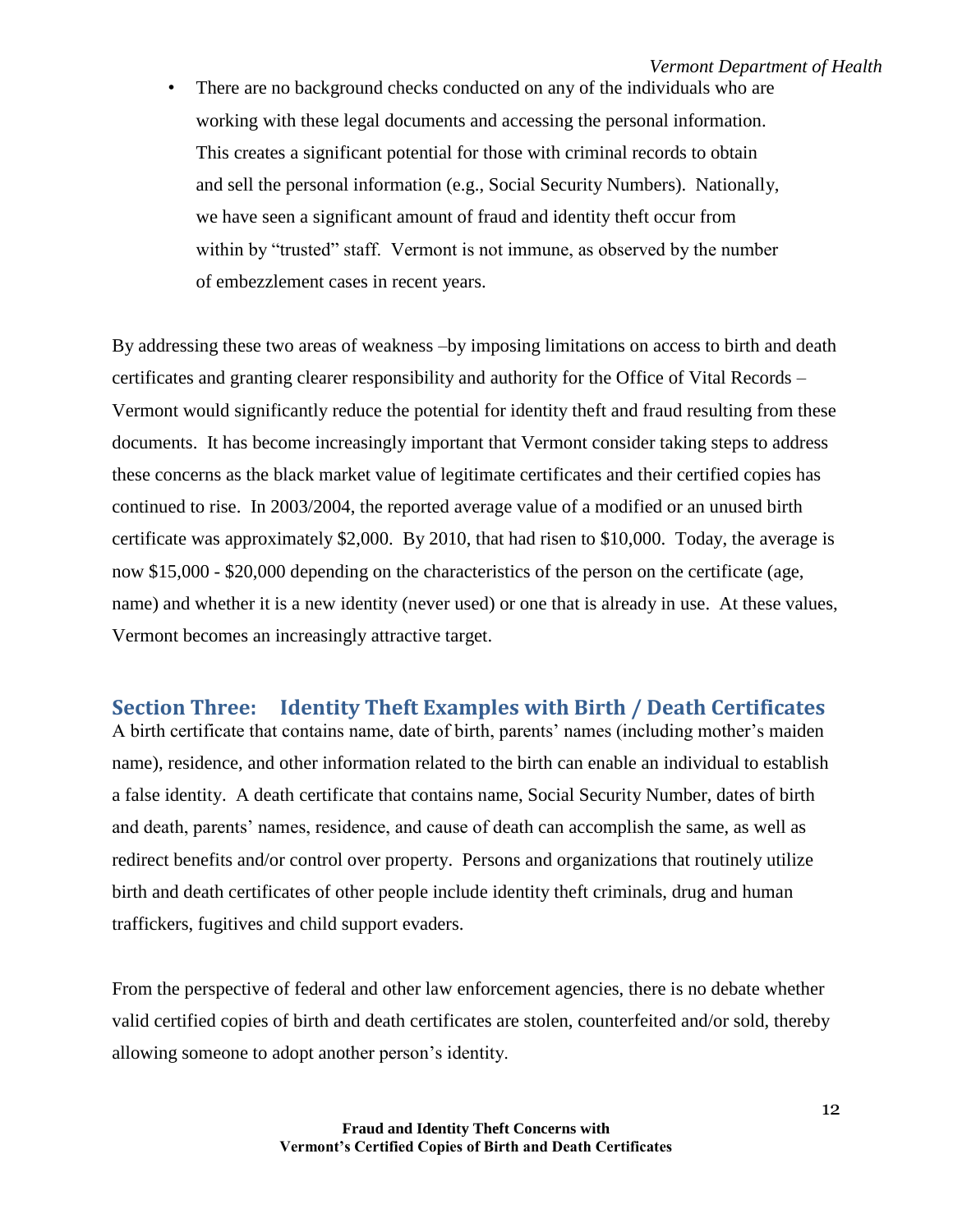Federal and state agencies have identified many such events. As early as ten years ago (2003), the former U.S. Immigration and Naturalization Service (now U.S. Citizenship and Immigration Services) reported seizing 2,000 birth certificates **each month** from people whose citizenship claims were determined to be false. The U.S. Department of State calculated a similar rate for birth certificates used in passport fraud.

An important, though somewhat outdated, report was issued by the U.S. Office of the Inspector General on the growing issue of birth certificate fraud. The report (Sept. 2000) found that,

*between 85-90 percent of birth certificate fraud encountered by the Immigration and Naturalization Services and Passport Staff is the result of genuine birth certificates held by imposters – the most difficult fraud to detect*

Since that report was issued, the majority of states listed within it as "open" access and at serious risk for fraud have taken action on the findings. Additionally, the federal government included regulations regarding vital record certificates within two major laws: **Intelligence Reform and Terrorism Prevention Act of 2004** and **The Real I.D. Act of 2005**.

This report has described the areas of weakness and potential for abuse with our state's birth and death certificates. In order to provide context, we have compiled a list of examples based on the experiences of other states – both "closed" and "open" records.

## **California**

On August  $8<sup>th</sup>$ , 2014, eighty young athletes in the Milpitas Knights PAL Youth Football program had their certified copies of birth certificates stolen from the back seat of one of the team's volunteers.

#### **Colorado**

The State of Colorado implemented significant access controls on their birth and death certificates. The result was that their state dropped from #5 in the nation for ID theft to #11 (based on FTC estimates).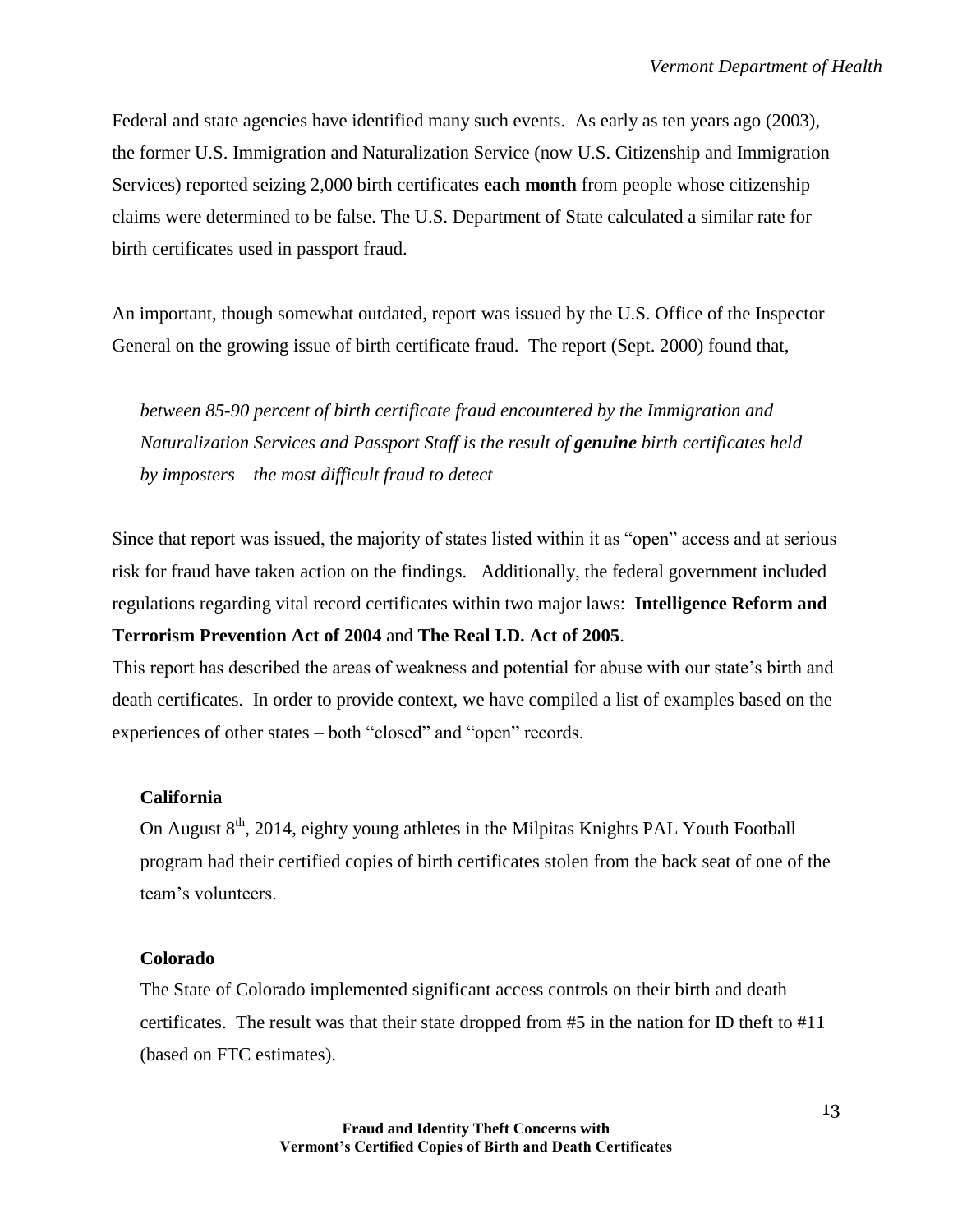Also, the vital records' Office has experienced approximately 300 recent cases where applicants requested certified copies of birth certificates of deceased persons, claiming to be the person on the birth record.

#### **Kansas**

As a result of their vital records' Office closing access to certified copies of certificates and tightening eligibility requirements to obtain such copies, their Office detected and verified 36 instances of fraud by persons attempting to request someone else's certificates in calendar year 2011.

#### **Michigan**

In Michigan, an individual requested a certified copy of a birth certificate and stated that he was the person of record. At the time, Michigan was a closed record state, but did not require photo identification to prove eligibility for the certificate. Therefore, the requestor was sent a certified copy. He moved to Oregon and obtained a driver's license (using the Michigan birth certificate). After living in Oregon for two years, he was arrested and convicted of involvement with internet child pornography.. After his release from prison, he requested another copy of the same birth certificate from Michigan. Because the state had implemented centralized records, the authorities noticed that the birth certificate was flagged as deceased. They reported the request, and the individual was arrested again.

#### **Missouri**

This state's vital records staff have several documented cases where mothers have used another name for insurance purposes, but were caught when they tried to obtain certified copies of the birth certificates under other names. Also, their staff have several cases of individuals requesting copies of birth certificates of deceased persons (e.g., pretending to be that person) and were prevented since they could not prove their identity.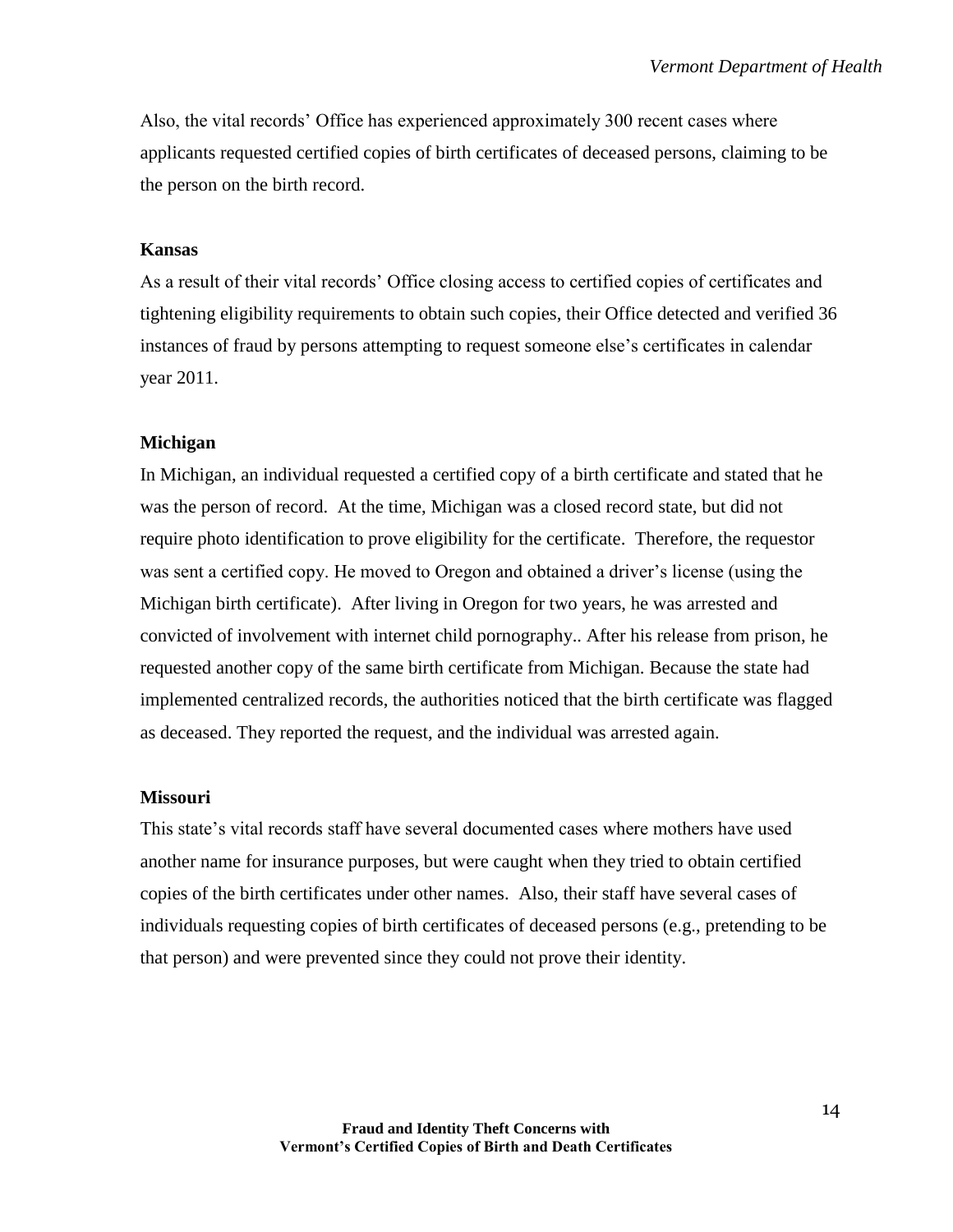#### **New Jersey**

There are two jurisdictions – New Jersey and Puerto Rico – that serve as principle examples of how significant a problem identity theft becomes in a state with open access to birth and death certificates. New Jersey had significant problems for many years and their staff were overwhelmed with fraud investigations. For example, their staff was handling a dozen faxes each week to verify or investigate fraudulent use of NJ certificates in Guatemala. This was approximately 50 cases per month (600+ per year) from just one country.

After New Jersey closed access to their certificates for only the individual or family member, and required proof of eligibility, the fraud investigations related to Guatemala dropped to an average of two per month (95% reduction). Additionally, their Department of Motor Vehicles reported a significant reduction in fraudulent New Jersey birth certificates being presented as part of license applications.

#### **Ohio**

Ohio is one of the few remaining "open" record jurisdictions that is similar in statute and business process to Vermont. Their vital records' Office is limited in what they can do to prevent criminals and identity thieves from obtaining certified copies. Ohio had a recent case this year in which a man utilized both the birth and death certificate of a young boy and adopted his identity for approximately 15 years before he was caught.

Even more disturbing, Ohio had a request for 4,577 copies of birth certificates from one source and despite their suspicions, had to provide the copies under their statute. (Vermont is no different in this regard.)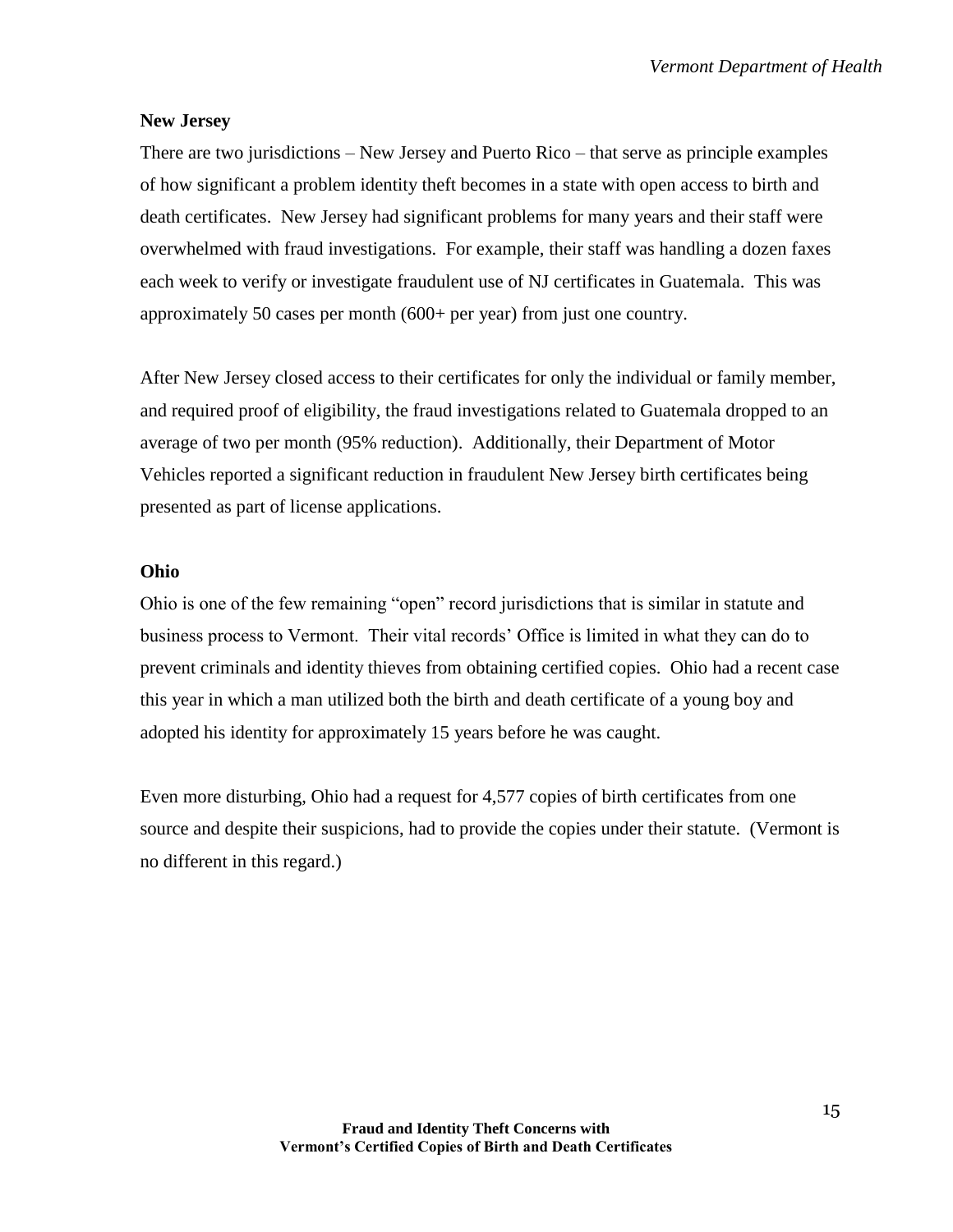## **Oklahoma**

Oklahoma has a long history (35 years) of significant restrictions on access to copies of birth certificates and strong collaboration with law enforcement agencies. One source of fraud that they have observed consistently is that performed by family members or former family members. (Not all identity theft and fraud is performed by a stranger.) Examples of familyfraud attempts that could be discussed publicly were:

- A man tried to obtain his brother's birth certificate. His alleged goal was to use it to obtain identification in his brother's name in a different state and obtain a car and apartment rental;
- A woman applied for her "husband's" birth certificate. In truth, they had been married but were divorced for many years. She allegedly tried to obtain his birth certificate to indicate that they were still married and support her immigration application claim.

Oklahoma recently closed access to their death certificates due to an increasing number of fraud cases. For example:

## **Puerto Rico**

As mentioned earlier, Puerto Rico was a significant source of identity theft problems prior to 2010. Fraud and identity theft were so common with their birth certificates that **all versions prior to July 1st, 2010 were invalidated**. It is estimated that over five million Puerto Ricans had to reapply for a birth certificate. Prior to this change, the U.S. State Department and Homeland Security Department estimated that 40% of all U.S. Passport fraud cases in recent years involved Puerto Rican birth certificates, though the exact number is unknown.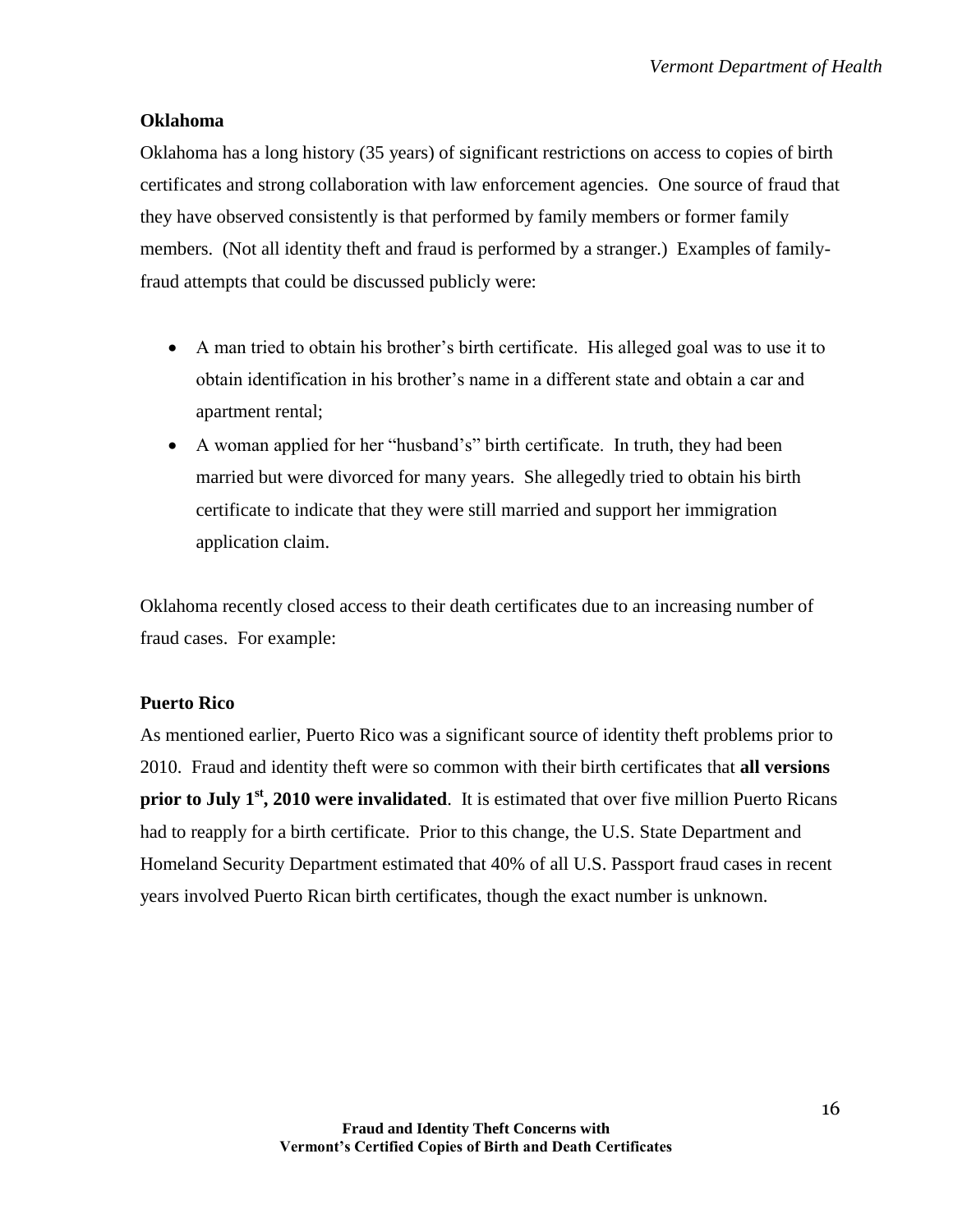## **Texas**

In 1996, more than ten midwives in the Texas Rio Grand Valley were convicted of supplying false birth certificates to the parents of foreign-born children. In one instance, more than 3,400 false certificates were filed in a 19-year period.

It is difficult to quantify how much identity theft and fraud are occurring on an annual basis with Vermont birth and death certificates since we do not have safeguards in place to identify and stop such attempts. It has only been from a combination of luck, missteps by thieves, and occasional federal investigations that the Office is aware of events related to Vermont certificates. However, the Office is aware of the following:

## **Vermont**

- The U.S. Passport Fraud Office (regional office) maintains  $50 75$  pending cases with possible fraudulent Vermont birth certificates;
- A director-level position at Land Border Integration at the Department of Homeland Security cannot provide specific numbers, but indicated that he believes some of the false identification papers they are seeing have been Vermont certificates;
- An analyst in the Office of Integrity and Internal Controls for the Consular Affairs Bureau said that there are cases of alleged fraud with Vermont certificates, but cannot share the details or numbers. We were informed that there is concern specifically about Vermont due to the unrestricted access;
- Social Security Administration has informed the Office that there are cases of Vermont residents with multiple Social Security Numbers and information that did not match the copy of the birth certificate. This may be due to tampering with the certificate, creation of a false certificate or use of someone else's certificate;
- Several years ago, a high-ranking police officer in a neighboring state sold at least 18 sets of phony Vermont birth certificates to persons seeking U.S. Passports;
- A resident of Texas, who was convicted of obtaining dangerous chemicals for the purpose of creating a dangerous weapon, was creating and selling false identification documents to persons in New York City. An intercepted package contained five false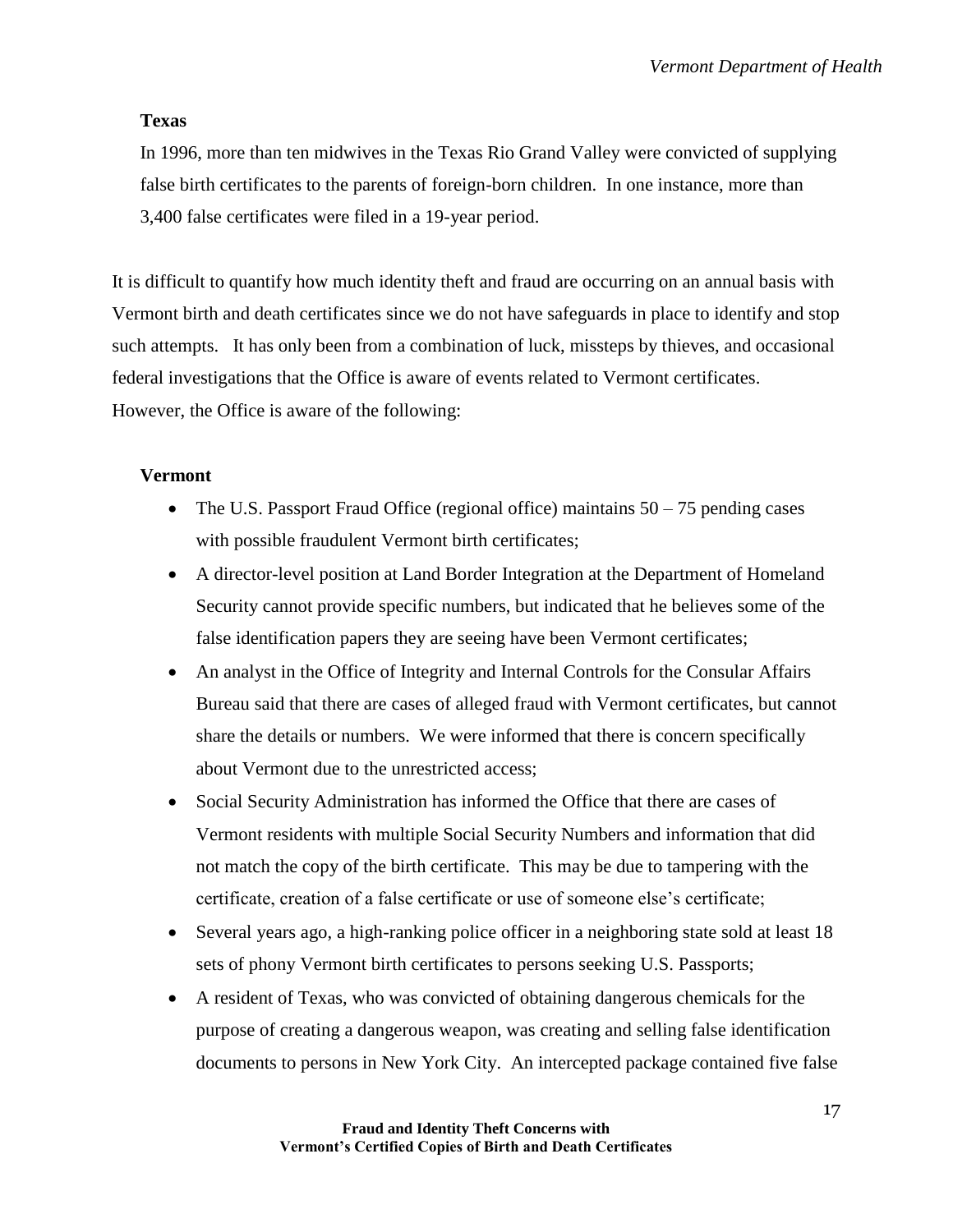i.d.'s, including a phony Vermont birth certificate. It is unknown how many Vermont packages may have been created, but he used Vermont certified copies;

• The Office identified an attempt to register a fraudulent Delayed Birth Certificate by an out-of-state person who had multiple Social Security Numbers, including the use of an SSN for a living person in another location. This attempt to create a new identity would not have been prevented under our current statutes, but the Public Health Statistics Chief was suspicious of the evidentiary documents sent by the court and put a hold on the certificate. His research identified the fraud attempt to create a completely new identity, which was reported to the authorities.

Based on the information from federal agencies and other jurisdictions, it is clear that certified copies of Vermont's birth and death certificates are being obtained and utilized for fraudulent purposes. As restrictions to access continue to increase in other states, the criminal activity will more often choose easier sources. At this time, only a handful of jurisdictions (Ohio, Kentucky) make all of their certificates as easily available as Vermont.

## <span id="page-17-0"></span>**RECOMMENDATION**

Vermont has a long tradition of open records for birth and death certificates. There are legitimate reasons that a member of the community may wish to know who was born or died in their community. The genealogical community has valid reasons to see older death certificates. The research community and/or concerned residents may wish to know causes of death for persons who live in their county or town. The title search companies need access for establishing or confirming property ownership. Therefore we do not recommend a complete restriction on access to birth and death certificates.

**Instead, the Department of Health recommends that the Vermont legislature consider restricting access to certified copies of birth and death certificates, and allow the public to continue to view the original documents and obtain informational copies. Additionally, The Department seeks changes to clarify the authority and responsibility of the vital records' Office to implement rules and processes utilizing the best methods and standards.**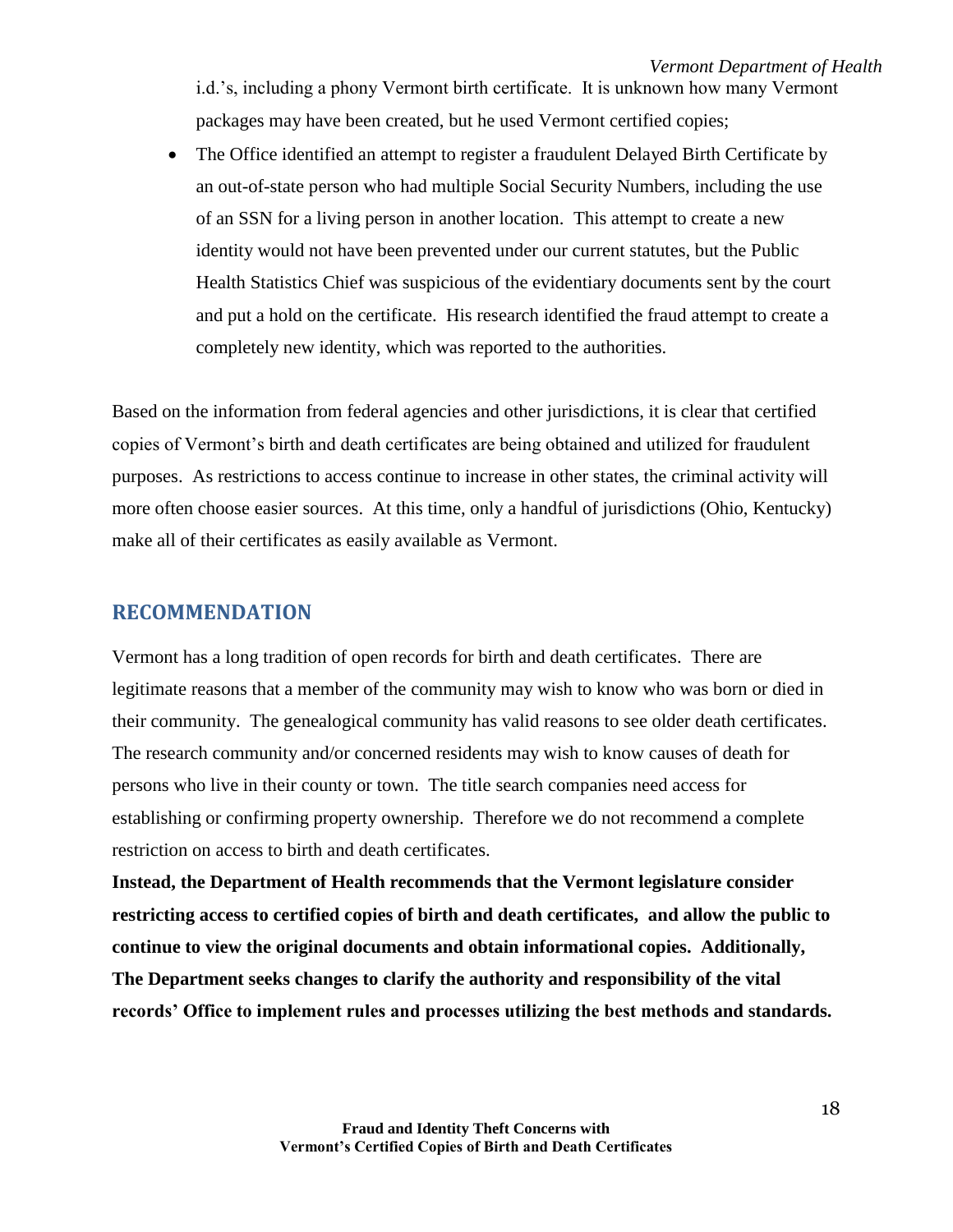This approach would do the following:

- 1) Limit the persons who may obtain a **certified copy** to the named individual and parties with a legitimate legal need;
- 2) Require identification to prove relationship for obtaining the certified copy;
- 3) Implement a statewide system for tracking all requests, flagging deceased records, and printing certified copies from one source with one standard format;
- 4) Allow for the issuing offices of certified copies to delay and/or deny issuance in cases of concern;
- 5) Improve coordination and collaboration with law enforcement and the judiciary on questionable requests and possible fraud;
- 6) Update the antiquated vital records' statutes to allow for greater efficiencies of operation, protections for privacy, and oversight and management by the vital records' Office.
- 7) This approach will preserve the public's ability to view the certificates or obtain an informational copy of a certificate. An "informational" copy would be a reduced set of information from the original document and would not meet any of the state or federal standards for use in legal matters (e.g., proof of citizenship; obtaining driver license or passport; etc.) thereby preventing misuse. Potential parties that would be impacted are outlined in the table below.

## **Access Limitations for Certified Copies: Impact**

| <b>Stakeholders</b>       | <b>Potential Impact?</b> | <b>Role or Access Changes?</b>                    |
|---------------------------|--------------------------|---------------------------------------------------|
|                           |                          | Yes                                               |
| Vermont public            | Positive                 | (certified copies only if prove the relationship) |
|                           | (added protections)      |                                                   |
|                           |                          | Yes                                               |
| <b>City / Town Clerks</b> | Unclear                  | (additional review, tracking)                     |
|                           |                          |                                                   |
|                           |                          | Yes                                               |
| <b>Probate Courts</b>     | Minor Change             | (fewer court orders)                              |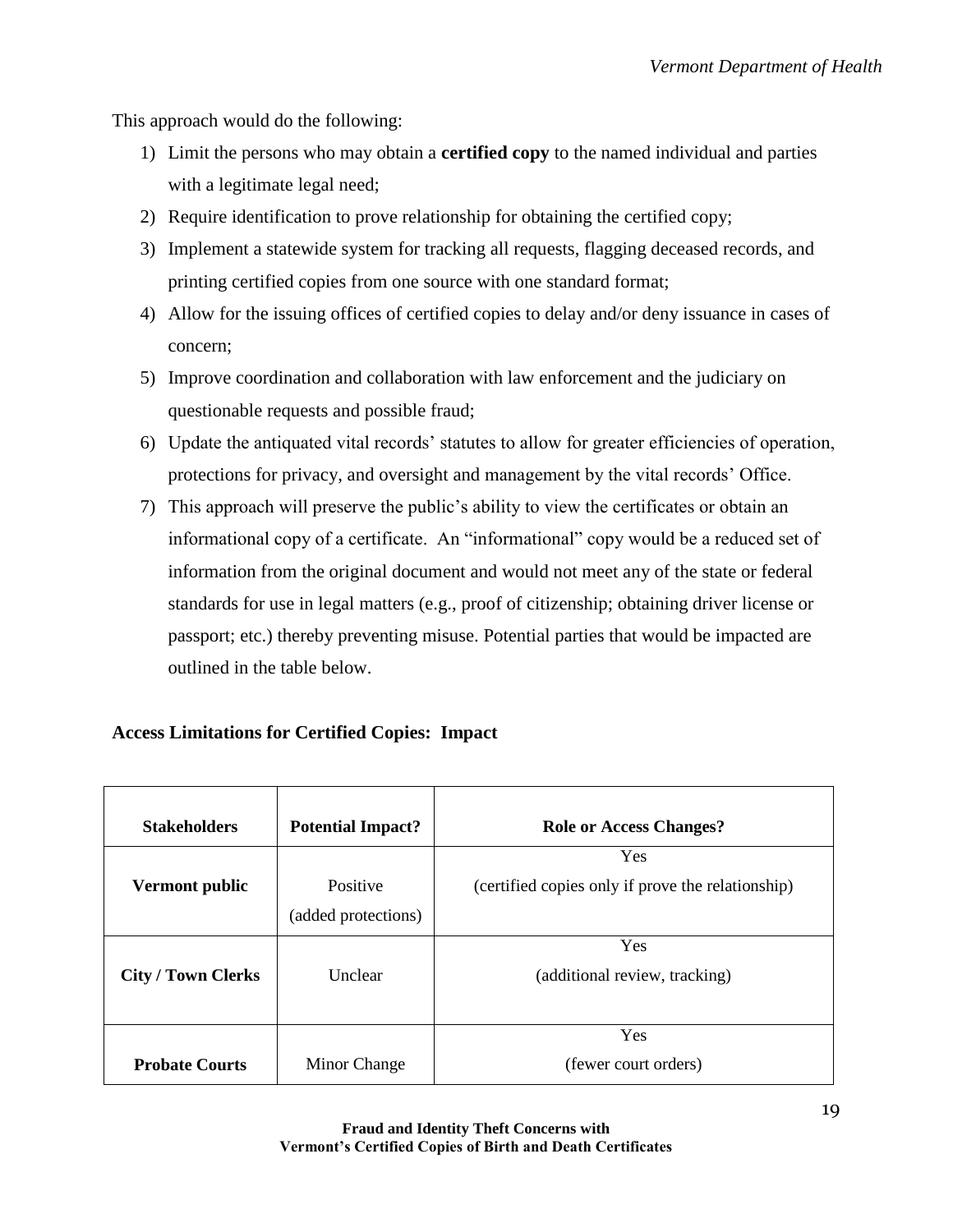|                              |              | Yes                                                  |
|------------------------------|--------------|------------------------------------------------------|
| <b>Funeral Homes /</b>       | Minor Change | (change to requesting copies on behalf of families)  |
| <b>Crematoriums</b>          |              |                                                      |
|                              |              | N <sub>o</sub>                                       |
| Hospitals &                  | No Change    |                                                      |
| <b>Physicians</b>            |              |                                                      |
| <b>Genealogists</b>          | No Change    | N <sub>o</sub>                                       |
|                              |              | Yes                                                  |
| <b>VSARA</b> (State          | Unclear      | (additional review, tracking)                        |
| Archives)                    |              |                                                      |
|                              |              | Yes                                                  |
| <b>Vital Records' Office</b> | Positive     | (streamlined processes; additional review, tracking) |
|                              |              | Yes                                                  |
| <b>Federal Agencies</b>      | Positive     | (reduce # of investigations and/or reduce number of  |
|                              |              | successful fraud cases)                              |
|                              |              | Yes                                                  |
| <b>Other States'</b>         | Positive     | (accept VT certified copies)                         |
|                              |              |                                                      |
| <b>Agencies</b>              |              |                                                      |
|                              |              | No                                                   |
| <b>Media</b>                 | No Change    | (still obtain informational copies)                  |
|                              |              |                                                      |
|                              |              |                                                      |

The Department of Health has performed a review of the statutes related to vital records and the associated issuing offices (e.g., town clerks and VSARA). Extensive changes are needed to modernize the current statutes to address concerns of identity protection.